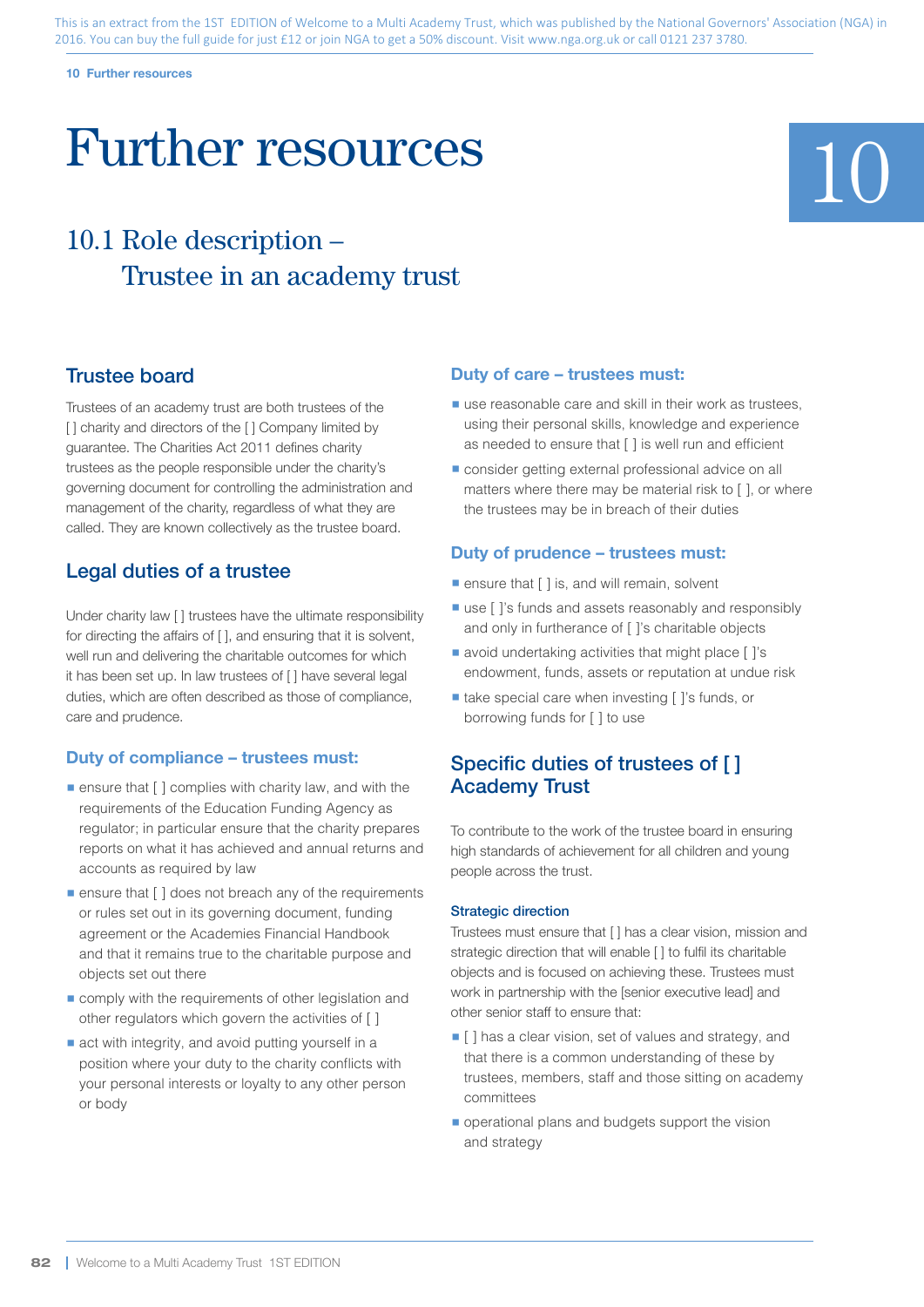#### **10 Further resources**

- the views of stakeholders (parents, pupils, local<br>communities and staff) are regularly sought and<br>considered<br>there is regular review of the external environme<br>for changes that might affect [ ] (political, financ communities and staff) are regularly sought and considered
	- there is regular review of the external environment for changes that might affect [ ] (political, financial, demographic, competitive, partnerships, alliances)
	- $\blacksquare$  there is regular review of the need for  $\lceil \cdot \rceil$  and for the services it provides or could provide, and regular review of strategic plans and priorities.

#### Performance of the trust

Trustees are responsible for the performance of [ ], for its impact upon stakeholders and for its corporate behaviour:

- to ensure that [ ] measures its impact and progress towards its strategic objectives and to regularly consider reports on [ ]'s performance
- $\blacksquare$  to ensure that there are policies including effective employment policies to direct key areas of the charity's business
- to ensure that [ ]'s values are understood and put into practice, by trustees and staff
- $\blacksquare$  to ensure that there are complaints systems in place for stakeholders
- $\blacksquare$  to ensure that there are processes for members, trustees, staff and other stakeholders to report activity which might compromise the effectiveness of [ ]
- $\blacksquare$  to recruit the chief executive and to hold her or him to account for the management and administration of the charity
- $\blacksquare$  to ensure that the chief executive receives regular, constructive feedback on her/his performance in managing the charity and in meeting her/his annual and longer term objectives

#### **Compliance**

Trustees must ensure that [ ] complies with all legal and regulatory requirements:

- to ensure, with professional advice as appropriate, that [ ] complies with all constitutional, legal, regulatory and statutory requirements
- to understand and comply with the constitution and rules that govern [ ], and to review the constitution regularly (at least every three years) to ensure it is fit for purpose

#### Prudent management of resources

Trustees must be stewards of [ ]'s assets, both tangible and intangible, taking care over their security, and how they are used:

- to ensure that [ ]'s financial obligations are met and that there are adequate financial controls in place to ensure all money due is received and properly applied, and that all assets and liabilities are recorded
- to act reasonably and prudently in all matters relating to [ ] and always in the interests of [ ]
- $\blacksquare$  to ensure that trustees take professional advice when needed, and record the advice received
- $\blacksquare$  to be accountable for the solvency of  $\lceil \cdot \rceil$
- $\blacksquare$  to ensure that  $\lceil \cdot \rceil$  acts in accordance with employment law and that [ ] exercises a duty of care to its employees
- to ensure that intangible assets such as organisational knowledge and expertise, intellectual property, [ ]'s good name and reputation are recognised, used and safeguarded
- to review the condition and use of the assets owned by the [ ]
- To ensure that the major risks to [ ] are regularly identified and reviewed and that systems are in place to mitigate or minimise these risks

#### Good governance

Trustees must ensure that [ ]'s governance is of the highest possible standard:

- to ensure that [ ] has a governance structure that is appropriate to a charity of its size/complexity, stage of development, and its charitable objects, and reflects the diversity of is its stakeholders
- in a multi academy trust, to ensure that there are effective mechanisms for individual academies within the trust to be both supported and held to account by the governance structure
- to ensure that decisions are made with a view to promoting the education and wellbeing of children and young people
- to ensure that board decisions are recorded in writing by means of minutes
- to ensure that the board's delegated authority is recorded in a scheme of delegation for board committees, job descriptions for honorary officers, trustees and key staff, and that reporting procedures back to the board are recorded in writing and complied with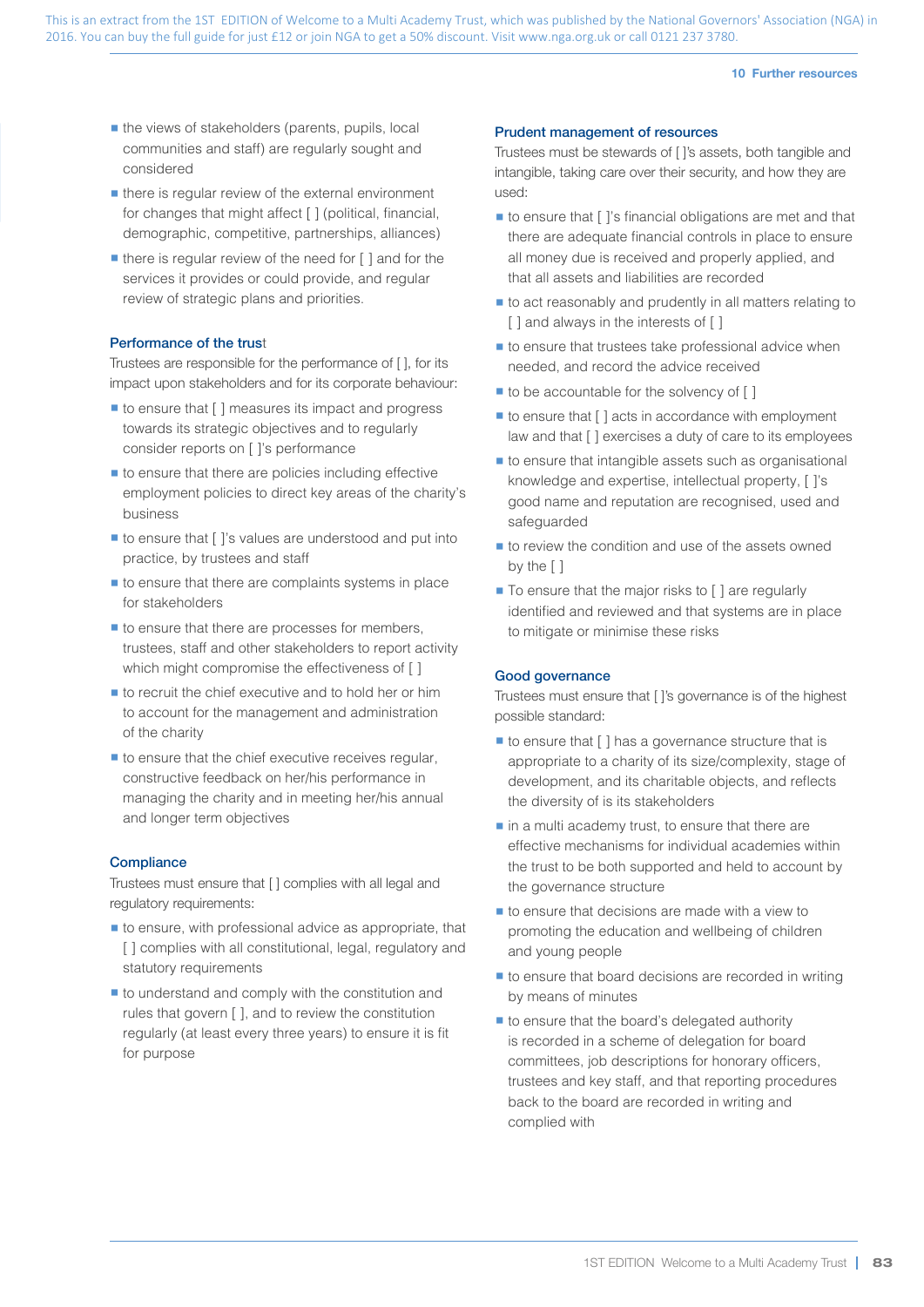#### **10 Further resources**

- to ensure that the responsibilities delegated to the chief executive are clearly expressed in the scheme of delegation and understood, and directions given to her/ him come from the board as a whole or other properly authorised route
- to ensure the board regularly reviews [ ]'s governance structure and its own performance, to an agreed programme
- to ensure that major decisions and policies are made by the trustees acting collectively
- $\blacksquare$  to ensure that the board has within its membership the skills it requires to govern [ ] well
- to ensure that the board has access to, and considers, relevant external professional advice and expertise
- § to ensure that there is a systematic, open and fair procedure for recruitment of trustees and of the chief executive
- to ensure that all members of the board receive appropriate induction on their appointment and that they continue to receive appropriate advice, information and training (both individual and collectively)
- to ensure that trustees have a code of conduct and comply with it, and that there are mechanisms for the removal of trustees who do not abide by the trustee code of conduct